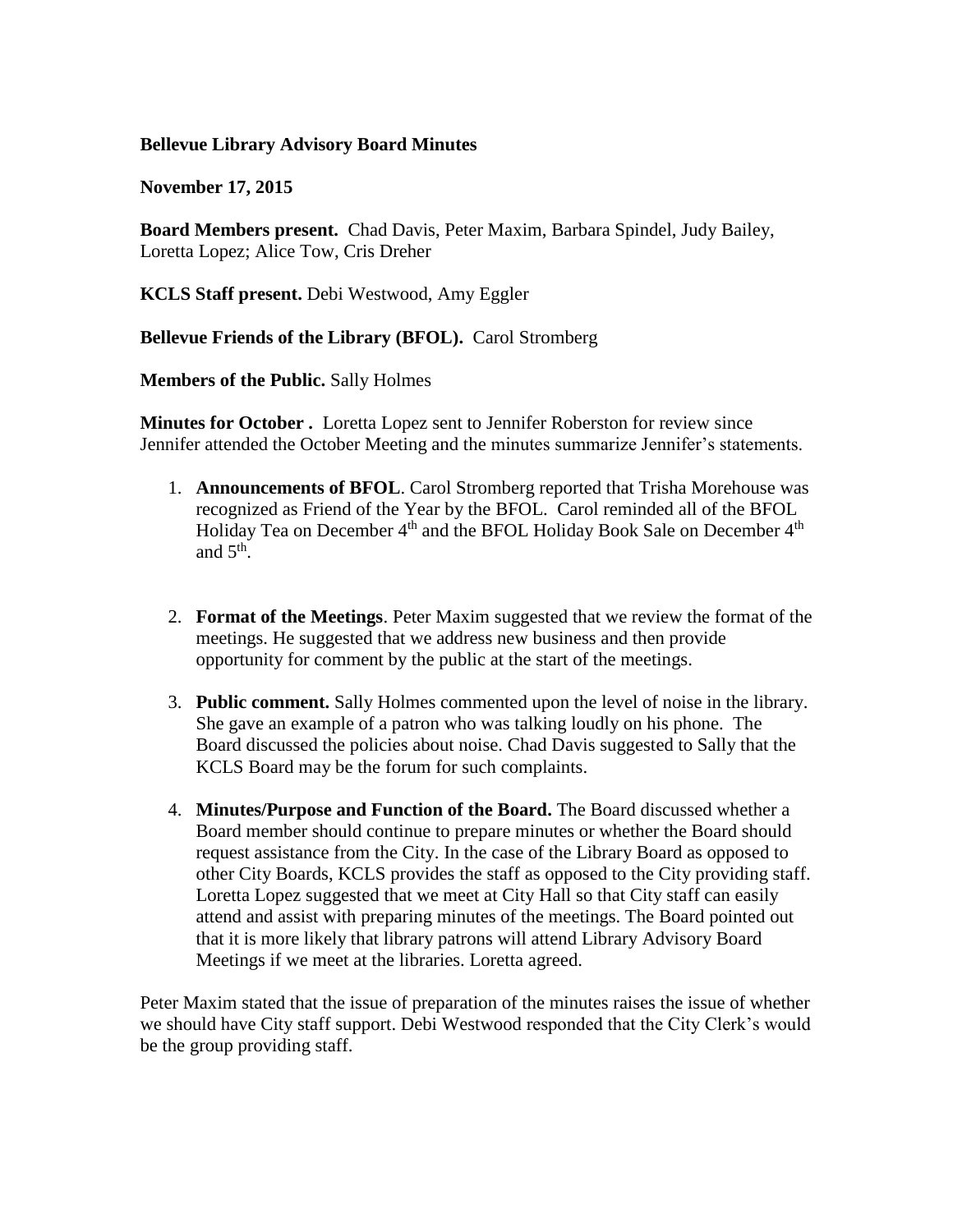Amy Eggler stated that there is a gap between the City and the Library and that the same issue occurs with other Library Advisory Boards.

Cris Dreher asked: What kind of support do we need? Do we need support from the library or from the City?

Barbara Spindel stated that it would be of value to know whether other Library Advisory Boards have City staff attend meetings.

Peter Maxim stated that we have to decide whether we want to make decisions, and decide the type of decisions we want to make. He further added that we need to determine our authority for decision making.

Carol Stromberg offered her observation that there seems to be some confusion about the role of the Advisory Board.

Chad Davis added that perhaps the City could offer more support and guidance on our purpose.

Peter Maxim stated that when he was on the Park Board that the City staff asked the Park Board Members for their opinions. Peter pointed out that the library staff does not ask us for our opinions.

Cris Dreher asked for clarification of the purpose of the Advisory Board, He asked whether we are supposed to make decisions or only offer advice.

Debi Westwood responded that the governing by laws set forth that the Advisory Board serves as a liaison between the library and the City.

Amy Eggler stated that in her experience some Advisory Boards focus on particular areas. She suggested that we invite Jennifer Wiseman, KCLS staff member, to our next meeting to discuss.

Barbara Spindel pointed out that Jennifer Wiseman has attended a Board meeting in the past.

Judy Bailey stated that when we have met with other Advisory Boards there are discussions but then no follow up. She suggested that KCLS make more use of the yearly Advisory Board Forum. She pointed out that for example, not many people attend the KCLS Budget Meetings which are typically held after the Advisory Board Forum.

Peter Maxim gave an example of suggestions that we might make to KCLS such as providing services to communities with non-ambulatory residents.

Judy Bailey pointed out that the KCLS staff could ask for comments from the Board on the KCLS website.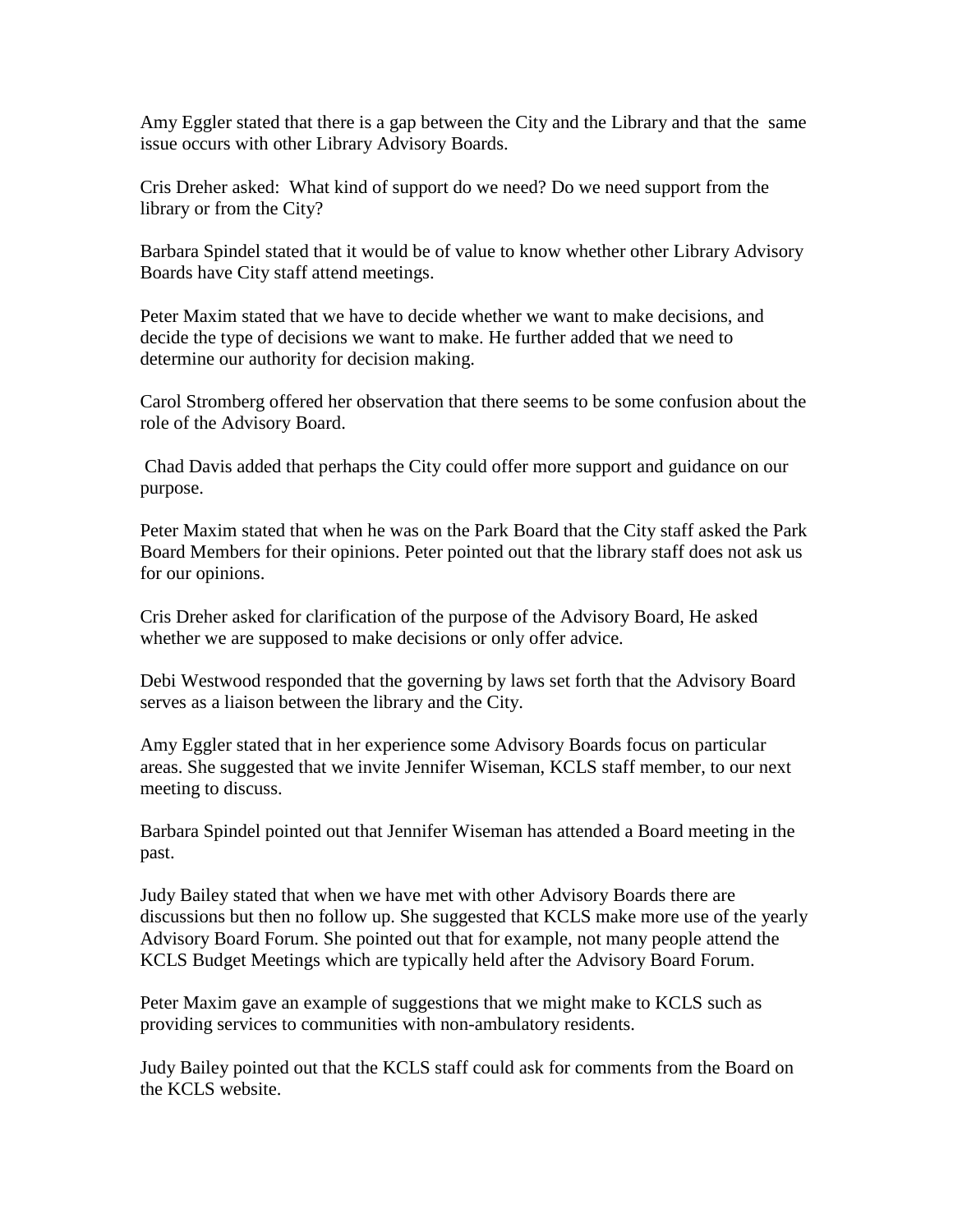Barbara Spindel agreed with Judy.

Debi Westwood pointed out that the Advisory Board is not a governing board. Debi expressed frustration that in her experience that the Board does not offer suggestions on Agenda items.

Cris Dreher stated that the City of Bellevue is changing and that the City of Bellevue has information to offer to KCLS. He referred to the work that Bellevue has done to create Diversity training and how KCLS might benefit from knowing more about the classes.

Peter Maxim stated that we don't know what the library is doing in advance of actions.

Debi Westwood responded that the library hasn't needed to Advisory Board members to be involved in decisions.

Barbara Spindel stated that we don't have structure on how the Board operates. She asked whether we should talk to the City about the issue of how we should operate. She further asked are we supposed to be advising KCLS? She pointed out that we do not appear before KCLS Board to represent Bellevue.

Amy Eggler stated that the Board members should refer concerns to library staff. She suggested that the Board might want to advocate before the KCLS Board for certain services.

Cris Dreher stated that we need to work on the issue of defining our purpose at next month's meeting.

Chad Davis asked if we ask questions whether Debi is responding as KCLS or as Bellevue Library.

Debi Westwood responded that if the issue is about general services provided then she is responding as KCLS. But if the issue is about particular points at a Bellevue Library then she is responding as Bellevue Library. Debi cited the example of trick or treating at Crossroads Library as a particular point.

Chad Davis asked about programmatic decisions. He asked whether the decisions are system wide?

Amy Eggler responded that there is a multi-layer approach to making decisions.

Judy Bailey suggested that we continue the discussion about the purpose and function of the Board at our next meeting.

5. **Future Minutes.** Cris Dreher offered to record future meetings and prepare the minutes.